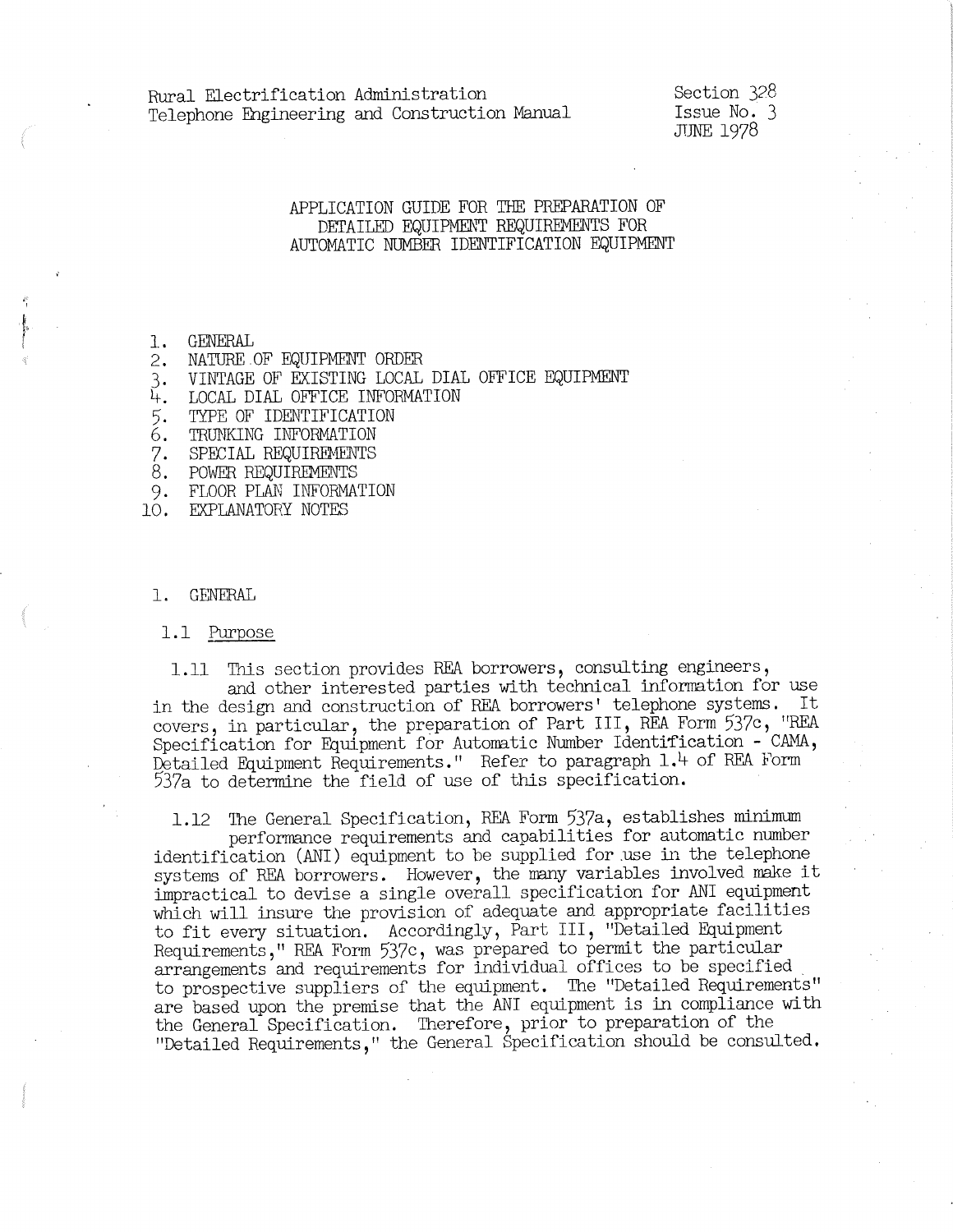**TE&CM 328** Page 2

1.13 Most of the items covered by REA Form 537c are those that cation in order to meet the requirements of individual situations.<br>In some instances it may become necessary to deviate from the basic requirements established in the General Specification. Such deviations should be strictly limited to obtaining all the features required for each situation. They should be shown in detail in Part III and will supersede the requirements established in Part I, General Specification.

1.14 In preparing a specification for ANI equipment, it will be helpful for the engineer to review the following sections of most of them do not relate directly to automatic number identification:

| REA TE&CM 157, | "Customer Toll Dialing"                               |
|----------------|-------------------------------------------------------|
| REA TE&CM 205, | "Preparation of an Area Coverage Design"              |
| REA TE&CM 319, | "Interoffice Trunking and Signaling"                  |
| REA TE&CM 325, | "Application Guide for the Preparation                |
|                | of Detailed Step-by-Step Central Office               |
|                | Equipment Requirements"                               |
|                | REA TE&CM 326, "Application Guide for the Preparation |
|                | of Part III Specifications - Detailed                 |
|                | Toll Office Equipment Requirements"                   |
|                | REA TE&CM 327, "Application Guide for the Preparation |
|                | of Part III - Specification of Detailed               |
|                | Requirements for Direct Distance Dialing              |
|                | Equipment"                                            |
|                | REA TEXCM 335, "Application Guide for the Preparation |
|                | of Detailed Common Control Central Office             |
|                | Equipment Requirements"                               |
| REA TE&CM 500, | "Telephone Traffic"                                   |
| REA TE&CM 511, | "Telephone Traffic - Dial Equipment for               |
|                | Toll Centers"                                         |
| REA TE&CM 707, | "Station Equipment Aspects of Automatic               |
|                | Number Identification"                                |

1.15 The Area Coverage Design (ACD) (or Supplemental Loan Proposal (SLP) - see REA Bulletin 320-14) for the project should be studied carefully.and used as a reference. However, because of the possibility that some of the information therein may require updating to include recent changes, current information should be used in preparing Part III. If this information differs from that in the ACD or Supplemental Loan Proposal, it should be submitted to REA with the <sup>p</sup>lans and specifications for approval.

1.16 The engineer should be familiar with the latest issue of the American Telephone and Telegraph Company's "Notes on Distance Dialing" (the "Blue Book").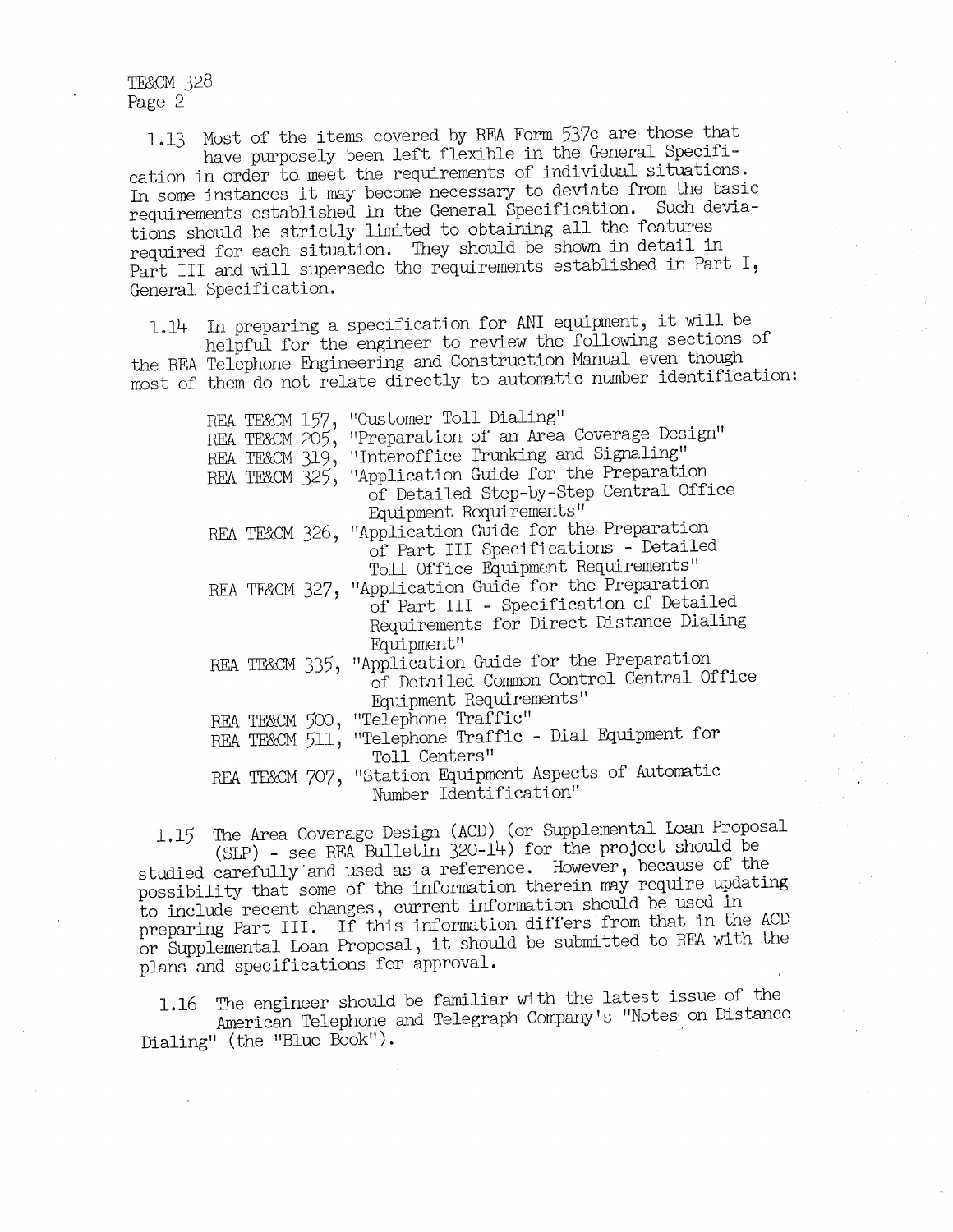1.17 The ANI equipment and associated interoffice trunk groups are to be engineered on the same 5-year period that is

customary for local dial and for toll offices. A 25-year estimate is desirable as a guide in layout of the floor plan and planning growth capacities.

1.18 Throughout this Guide, wherever some action is specified to be taken by the "Owner,'' the words "or its engineer" shall be considered to be implied.

1.19 Wherever paragraph numbers are shown in parentheses in the following text, these numbers refer to the paragraphs in Part III of the ANI Specification, REA Form 537c.

#### 1.2 Reasons for Reissue

1.21 This Application Guide is reissued for the following reasons:

1.211 To rearrange the subject matter to conform with the new issue of REA Form 537,

1.212 To recognize the situation where ANI equipment for a new common control central office will be specified in RF.A Form 537c, rather than in Parts III and IV of REA Form 524, "General Specification for Comnon Control Central Office Switching Equipment."

2. NATURE OF EQUIPMENT ORDER (PARAGRAPH 2)

2.1 (Paragraphs 2.1, 2.2, 2.3 and 2.4) The proper blank should be checked to indicate the nature of the equipment order.

3. VINTAGE OF EXISTING LOCAL DIAL OFFICE EQUIPMENT (PARAGRAPH 3)

3.1 (Paragraphs  $3.1$ ,  $3.2$ ,  $3.3$  and  $3.4$ ) If either paragraph 2.1 or 2.2 of REA Form  $537c$  has been checked by the Owner, the information requested in paragraph 3 shall be provided by the Owner. This inforrmtion is necessary so that the Bidder my properly engineer the ANI equipment to be compatible with the existing equipment.

4-. LOCAL DIAL OFFICE INFORMATION (PARAGRAPH 4-)

4.1 Access Code(s) to be Used (Paragraph 4.1)

4.11 While normally "1" will be used for SSSP and "0" for PPCS, cases my arise where some other code is required by the Owner. In any case, the access code(s) desired by the Owner shall<br>be entered in paragraph  $4.1$ .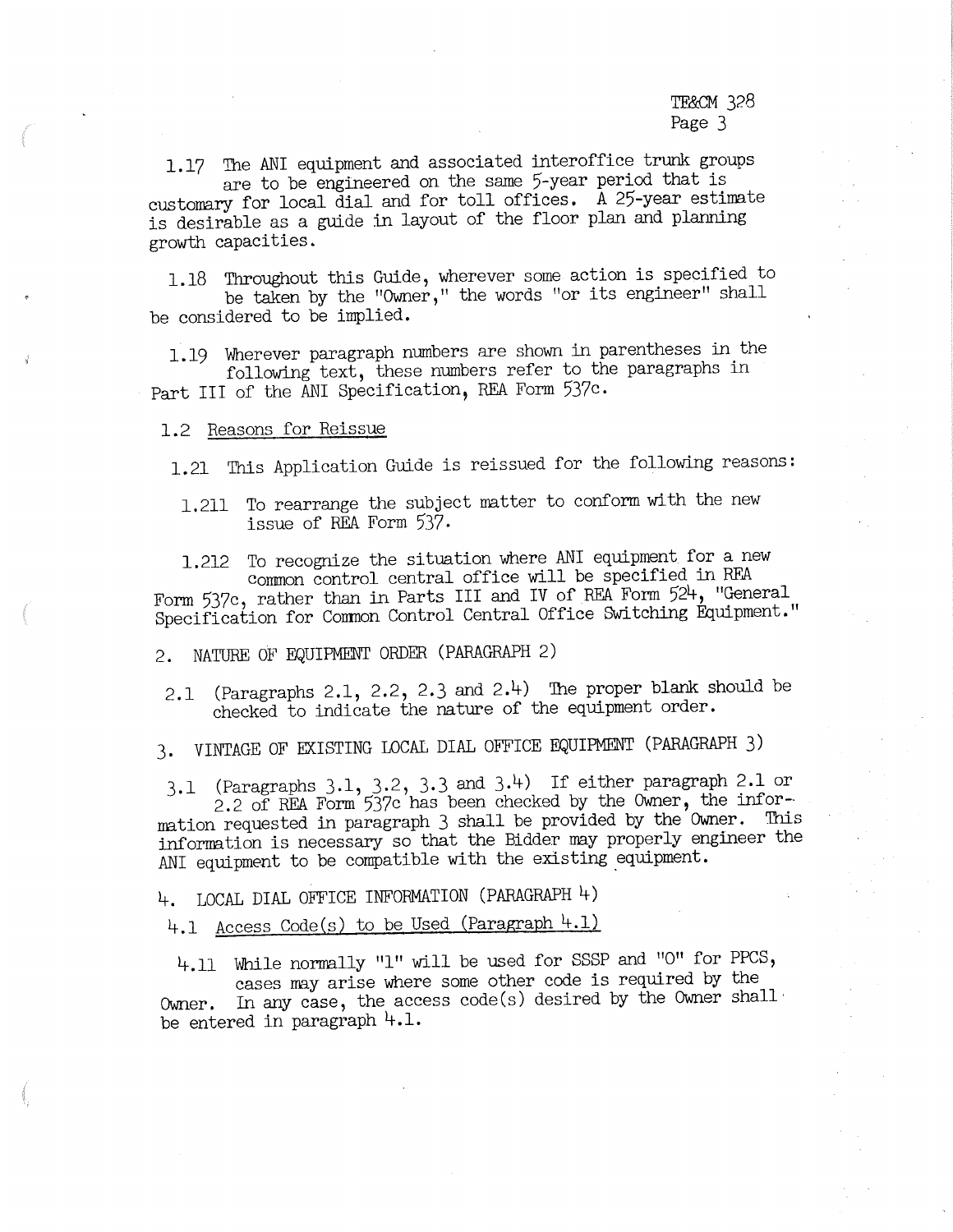# 4.2 Line and Terminal Information (Paragraph 4.2)

4.21 (Paragraphs 4.21, 4.22 and 4.23) The information called for in these paragraphs is needed so that the Bidder may determine the amount and type of ANI equipment which will be required for the office in question. The required information should be obtained from current studies and records wherever possible, although the Area Coverage Design (ACD) or the Direct Distance Dialing (DDD) study may be used as a guide. (See paragraph 1.15 of this Application Guide.) It is emphasized that the ANI equipment is being installed for the 5-year period, so the number of lines, terminals and directory numbers to be shown will not necessarily be the same as the number presently equipped.

### 4.3 PBX Groups (Paragraph 4.3)

4.31 List here the number of PBX groups expected in the 5-year engineering period which will require identification of the listed directory number.

# 4.4 Blocking DDD Service from Pay Stations (Paragraph 4.4)

4.41 (Paragraphs 4.41, 4.42 and 4.43) If the DDD system is not arranged to accept DDD calls from pay stations, it will be necessary to prevent calls from pay stations from reaching the DDD system. If the associated central office equipment is not, or cannot be, arranged to block access to the DDD network, it will be necessary to provide this feature in the ANI equipment. The appropriate blocks in paragraph 4.4 should be checked. If paragraph  $4.42$  is checked, a check mark should be placed in paragraph  $4.421$  or paragraph  $4.422$ , depending on whether the Owner wishes to have busy tone returned to the pay station on the blocked call, or to have the connection released (forced disconnect) and the pay station reconnected to dial tone. Also, the number of pay stations involved shall be entered in paragraph 4.43.

## 5. TYPE OF IDENTH'ICATION (PARAGRAPH 5)

5.1 (Paragraphs 5.1 and 5.2) See paragraph 1.6.of Part I, REA Form and an explanation of the engineering factors involved. A study of this information will supply the Owner with the necessary technical information for filling in the appropriate blanks of paragraph 5 of Part III, REA Form 537c,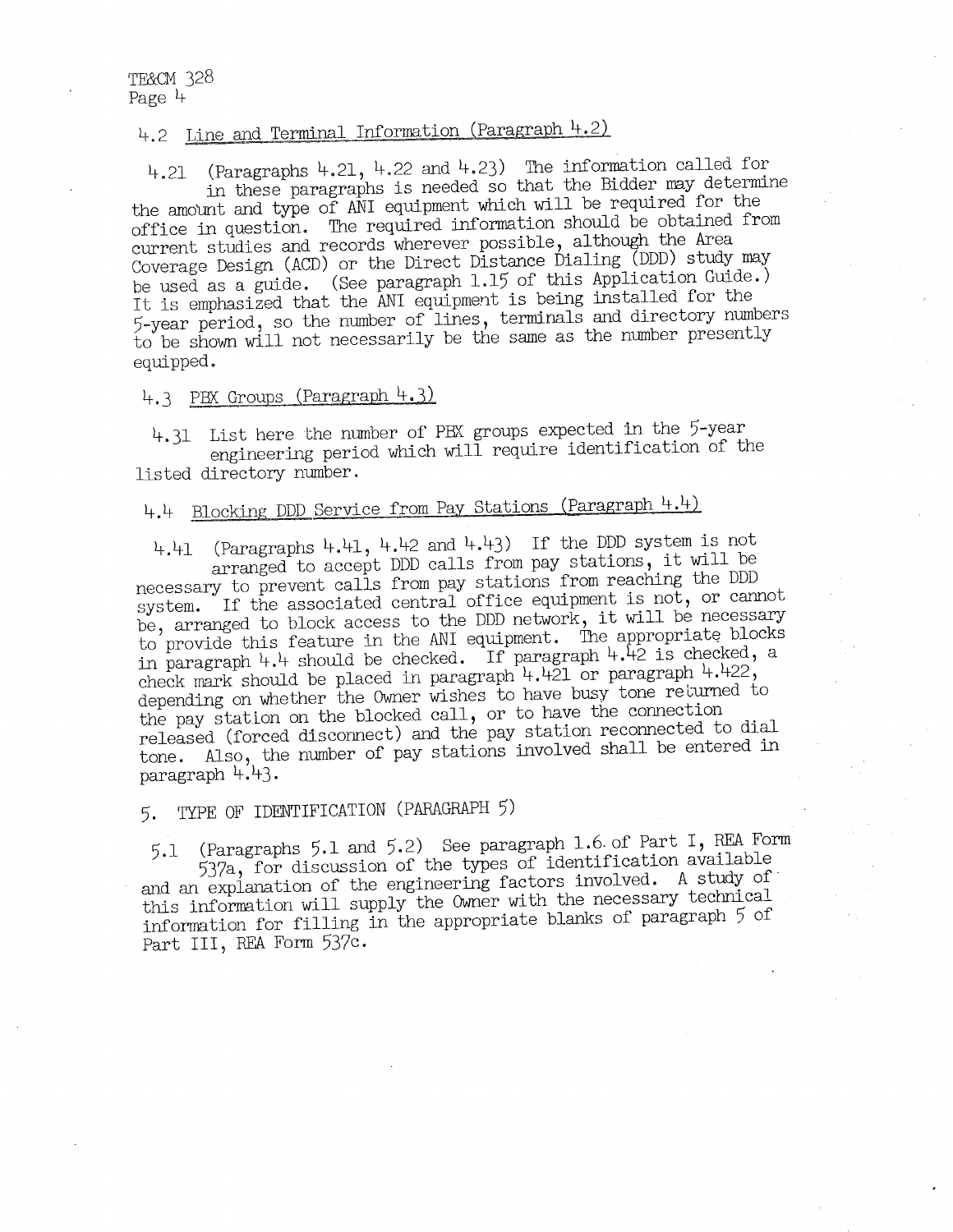#### 6. TRUNKING INFORMATION (PARAGRAPH 6)

"PPCS" in paragraphs  $6.1$  and  $6.2$ .

6.1 A considerable portion of the information necessary to complete the trunking information can be obtained from a completely and properly executed REA Form 810, "Central Office Equipment Engineering Information," for the borrower's exchange. A completed REA Form 810 must be prepared for each exchange before attempting to complete the trunking requirements in paragraph 6. If the ANI equipment is to be an addition to an existing office, the existing REA Form 810 should be brought up-to-date on Sheet 2 (Trunking Plan). An up-to-date REA Form 810 should be included, for information purposes, with the specification sent to suppliers for bids.

6.2 There are two columns of blanks for paragraphs 6.1 and 6.2

headed "SSSP" (Station-to-Station Sent Paid) and "PPCS" (Person-to-Person, Collect, Special). Separate trunk groups may be provided for each type of service, either to the same or separate handling both types of service. Where the distant office is in a connecting company area, the types of trunks to be provided must be determined by negotiations with the connecting company.

6.3 (Paragraph 6.1) As indicated, the geographical name of the distant office shall be entered in the appropriate column. If the SSSP and PPCS services are hand1ed in the same office, the same office name shall be entered in both columns. If PPCS service is not provided, the word "None" shall be entered under "PPCS" in paragraph  $6.1.$  In this case, no entries shall be made in the other blanks under

## 6.4 Trunk Quantities and Type of Operation (Paragraph 6.2)

6.41 Paragraph 6.2 specifies the type of operation (signaling)

which will be required on trunks handling ANI service, and the quantities of trunks of each types. When the distant office is in a connecting company area, tne types and quantities of trunks required must be determined by consultation and negotiation with the connecting company. Otherwise, the Owner shall determine for itself the types and quantities of trunks to be provided. In either case, the Owner shall assure itself that the trunk quantities are suffi-<br>cient to handle the busy hour CCS load provided by the anticipated calling rates and holding times, including any additional holding time per call which may be introduced by the ANI equipment. The information as to added holding times introduced by ANI operation must be obtained from the prospective bidders. The probability of loss to which ANI trunk groups shall be engineered is  $P=.01$  for direct acting offices and B.005 for common control offices, unless otherwise specified by a connecting company. The engineering information referred to in the following paragraph 6.42 shall be taken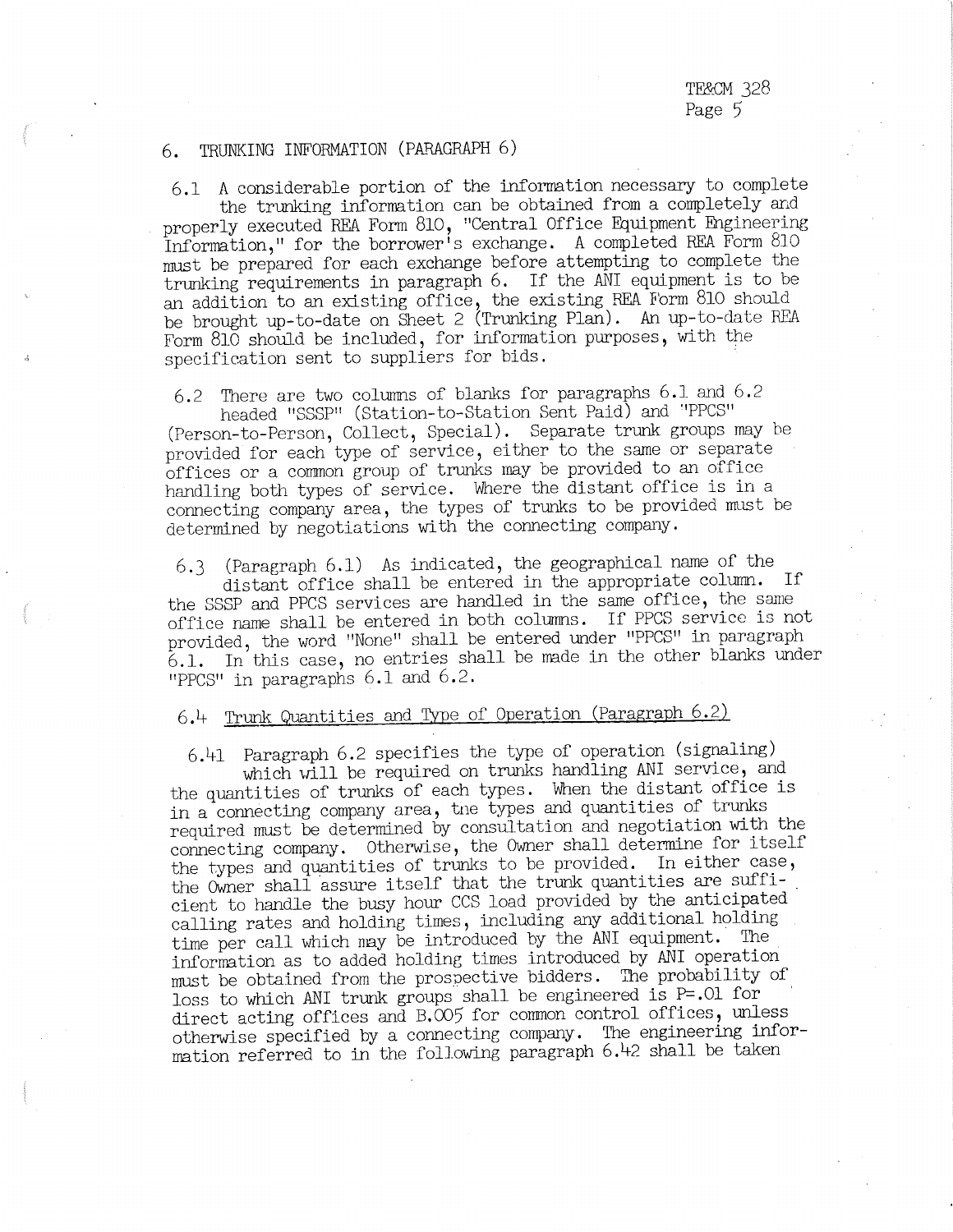TE&CM 328 Page 6

into consideration by the Owner in determining the type of operation (signaling) required either for trunks to its own connecting office or, in consultation with the connecting company, for trunks to a connecting company office.

6.42 Paragraph 6.23 or 6.24 should be checked to indicate the type of trunk facilities desired. The type of signaling desired for each trunk group shall be entered in paragraph 6.25. If one trunk group is to handle both SSSP and PPCS service, the trunk quantity figure shall be entered in the SSSP column, and the words "Joint Use" shall be entered in the PPCS column. If separate trunk groups of the same signaling type are required, the required quantity for each type of service shall be entered in the appropriate column. It should be noted that paragraph 6.25 does not specify the type of eguipment to be provided, but only the type of signaling. The actual equipment to be provided is specified in paragraph 6.5.

*6)~3* The engineering factors affecting the choice of a signaling method are outlined in considerable detail in paragraph 3.112, lines 15 and 16 of REA TE&CM 335, "Application Guide for the Preparation of Detailed Common Control Central Office Equipment Requirements." These engineering factors shall be taken into consideration in selecting the type of signaling to be specified for ANI equipment covered by REA Form 537c, Part III, whenever a choice of signaling type is available. No matter what type of signaling method is specified, it is important that all prospective bidders be provided with the drawing numbers of the connecting trunk circuits proposed for use in the distant office, whether this office is the Owner's office or a connecting company office.

#### 6.5 Trunk Circuits

6.51 It should be pointed out that the term "trunk terminating circuits," as used in REA Form 810, refers to all equipment between the trunk circuit itself and the trunk conductors or carrier or radio multiplex derived transmission facilities, whereas the term "trunk circuit" refers to the relay equipment used between the switching network and any trunk terminating circuits which may be provided.

6.52 The total number of trunk circuits to be listed in each column will usually be equal to the total number of trunks listed in paragraph 6.21. The exception would be those carrier or radio multiplex derived trunks where loop signaling is included as a part of the carrier or multiplex equipment and a separate trunk circuit is not required to function with the ANI equipment. Trunks, if this type, should be deducted from the total number of trunk circuits. Where new trunk circuits are required for the provision of the ANI feature, they shall always be provided by the Bidder on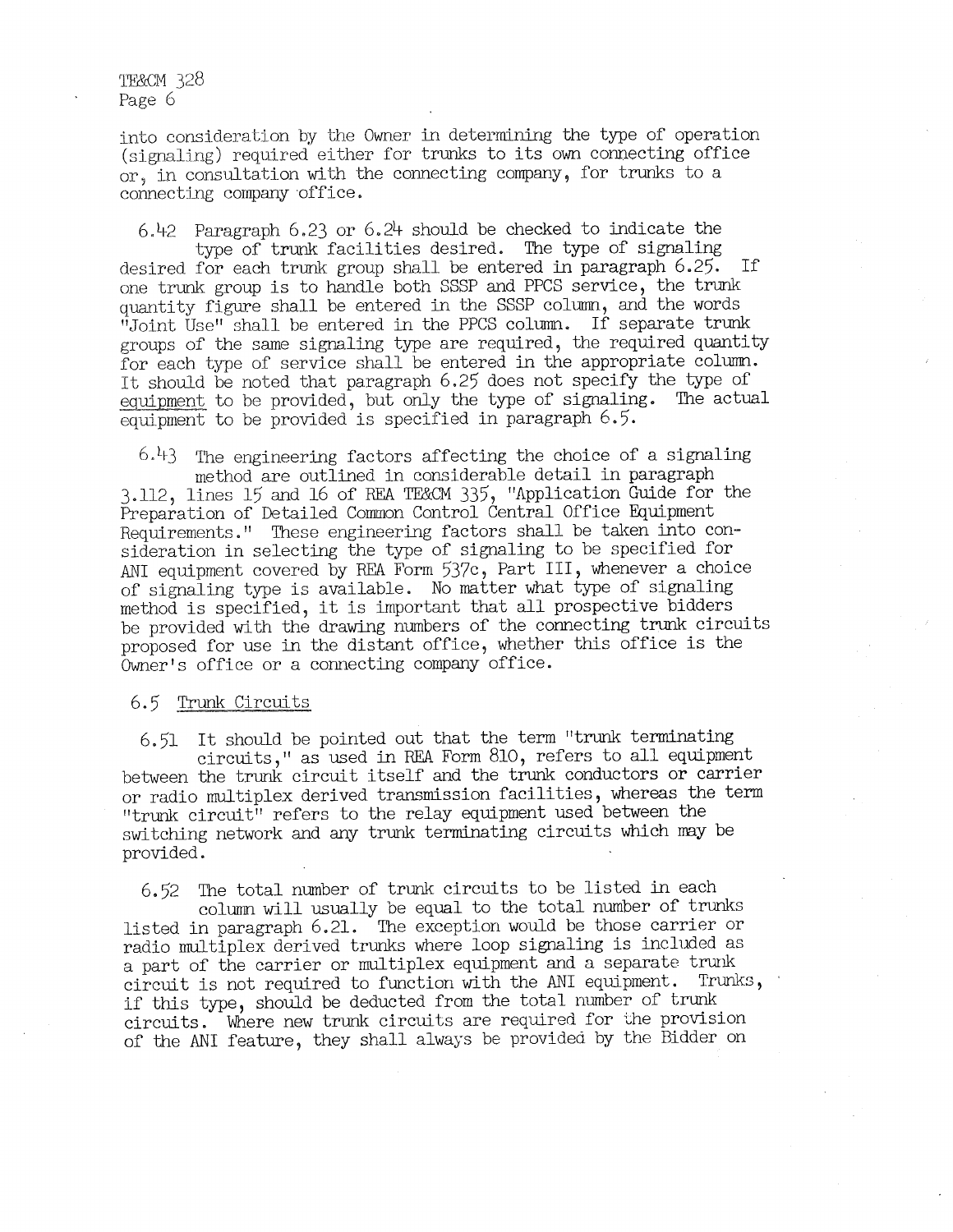TE&CM 328 Page 7

the ANI equipment. If a connecting company into which a trunk group operates states that it will furnish the local trunk terminating equipment, it does not mean to imply that it will furnish the trunk circuits which are required in paragraph 6.21, The connecting company means that it will furnish ljne balancing equipment, repeating coils and signaling circuits.

### 6.6 Repeating Coils (Paragraph 6.4)

6.61 All trunk circuits for ANI service will require repeating

coils, except radio multiplex or carrier derived trunks. Where the repeating coils are not included as part of the trunk terminating equipment or the trunk circuit itself, and are not to be furnished by a connecting company, the quantities of repeating coils to be provided by the Bidder shall be specified in the appropriate columns of paragraph  $6.4$ .

#### 6.7 Duplex Signaling Circuits (E & M) (Paragraph 6.5)

6.71 (Paragraph 6.51) For DX trunks, a DX signaling circuit is required, which should be specified by entering the required quantity in the appropriate columns of paragraph  $6.51$  unless the connecting company is providing the trunk terminating equipment. In this case, the DX signaling circuit will be provided by the connecting company, and nothing need be entered in paragraph 6.51.

6.72 For carrier or radio derived trunks employing E & M signaling including separate inband signaling units, no separate sig-

naling units are required to be specified in paragraph 6.5 since the necessary signaling circuitry is contained in the carrier or radio multiplex unit or the inband signaling unit. The same holds true where a "loop type" carrier or radio multiplex trunk circuit is involved.

6.73 (Paragraph 6.52) Where inband signaling sets are required, the quantity required should be shown in the appropriate

columns of paragraph  $6.52$  unless the connecting company is providing the trunk.

6.74 (Paragraph  $6.53$ ) If a type of signaling circuit other than

DX or inband is required, the required quantity of circuits shall be entered in the proper column of paragraph 6.53 and a note covering the type of signaling to be provided shall be included in paragraph 10, Part III.

6.75 (Paragraph 6.6) Where M lead pulse correction is not provided by the inband signaling circuits, the trunk circuits shall be equipped with this feature.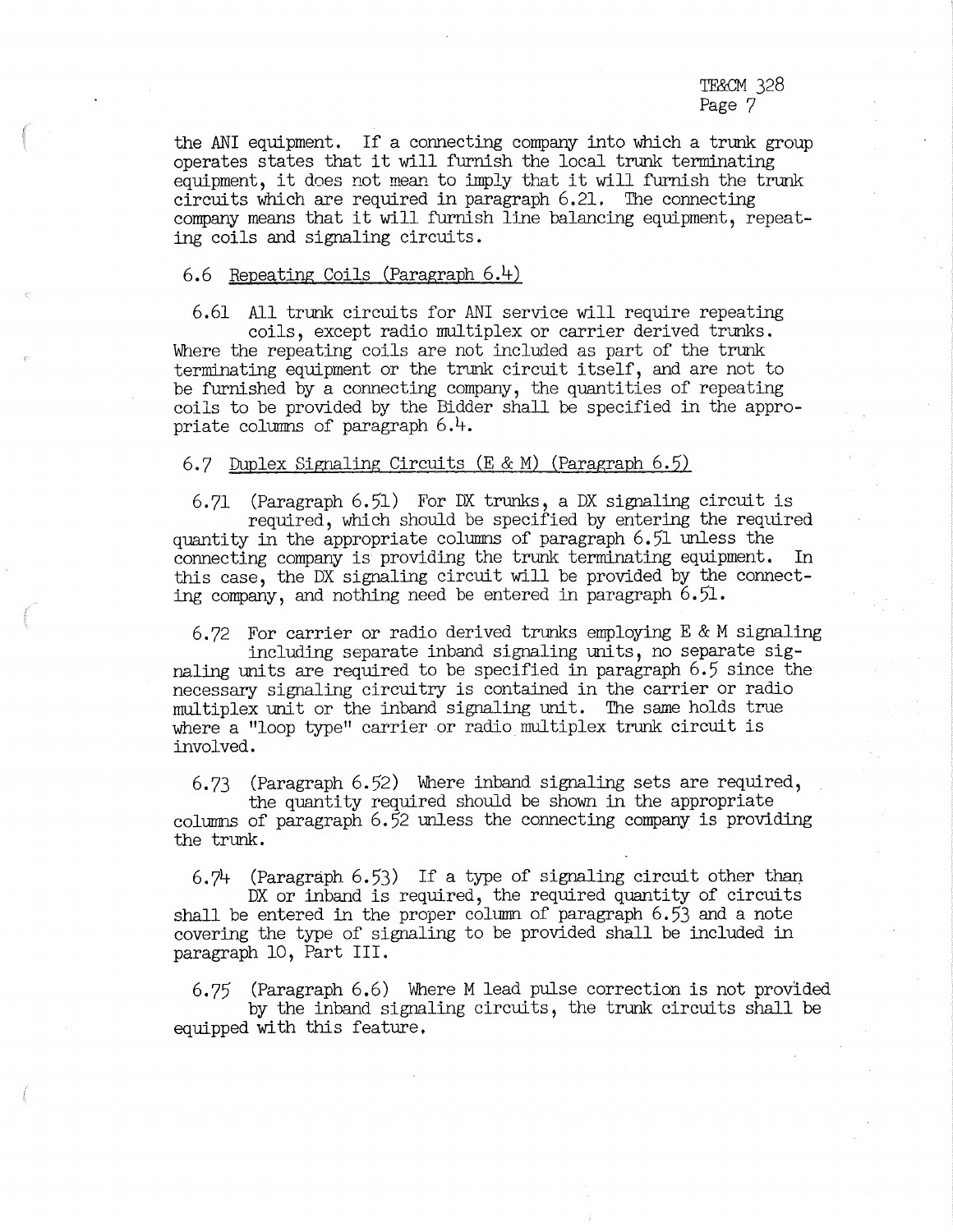## 7. SPECIAL REQUIREMENTS (PARAGRAPH 7)

# 7.1 Special Service Selectors (Paragraph 7,lj\_

7.11 Where ANI equipment is to be provided in a direct acting office, and some code other than the standard digit "l" or "O" is to be used to access the ANI interoffice trunks, special service selectors may be required. Details of the required selector arrangement shall be provided in paragraph 7.1, Part III.

7.12 If a shelf with special service selectors is already installed<br>in the local office, it may be desirable for the Owner to<br>order the required additional selectors from the manufacturer of the<br>local dial equipment and om specification. If this is done, an explanation shall be provided in paragraph 7.1, Part III.

# 7.2 Level Hunting Selectors (Paragraph 7.2)

7.21 When access to ANI interoffice trunks is to be provided from step-by-step selector levels and it is necessary to provide<br>for more than the 10 trunks which can be reached from one selector level, it may be desirable to consider the use of level hunting selectors. Most manufacturers can provide this type of selector, which will search over a second (or third) group of 10 trunks in case<br>the preceding trunks are all busy. The purpose of this arrangement is to increase the efficiency of large trunk groups over that obtainable with a graded multiple for 10 outlet switches, In this case, the busy hour CCS capacity of the trunk group shall be calculated from the full access trunk table appropriate to the specified probability of loss. (P=.01, unless otherwise specified.)

7,22 Where level-hunting selectors (or the equivalent) are to be provided, an explanation of the details shall be given in paragraph 7.2, Part III.

# 7.3 Distributing Frame Requirements (Paragraph 7.3)

7.31 As covered in paragraph  $4.01$  of Part I, REA Form 537a, the Owner may specify that all ANI equipment cabling (except for the sleeve leads or equivalent used for identification purposes) shall be brought out to an intermediate distributing frame (IDF) or to a combined distributing frame (CDF).

7.32 If the Owner wishes to have additional IDF or CDF capacity provided as part of this specification, he shall so indicate in paragraph 7.31 and explain the details in paragraph 7.32.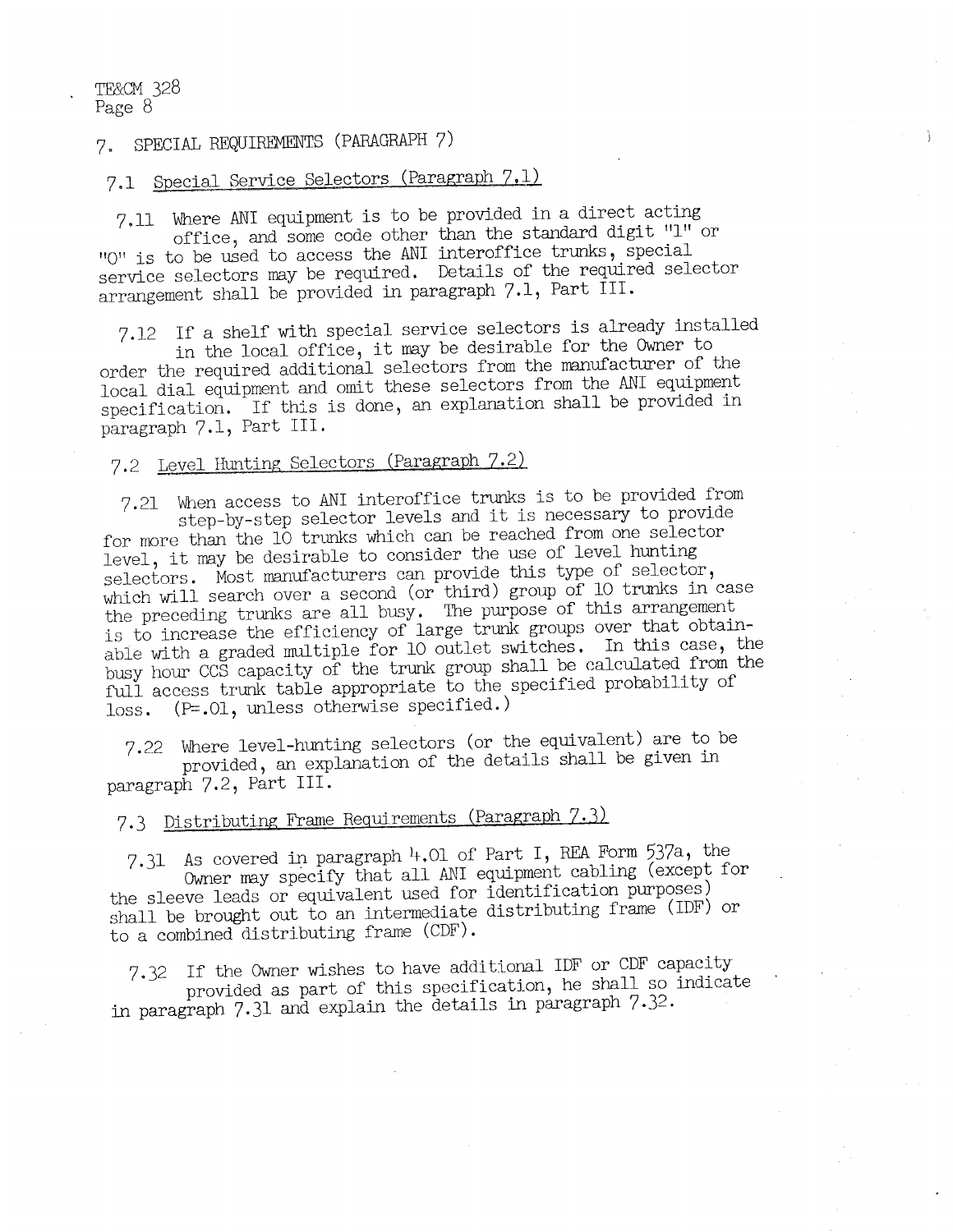7.33 If the Owner desires ANI equipment cabling to be terminated on an IDF or CDF, but has spare terminals available, he shall leave paragraph 7.31 blank and explain the details in paragraph 7.32.

## 7,4 Test Equipment (Paragraph 7.4)

7,41 As indicated in paragraph 3,53 of Part I, REA Form 537a, any

ment, which are usable only for a specific type of system, shall be included in the basic bid unless the Owner indicates by a note in paragraph 10, Part III, that he does not require them. This could be the case if the Owner already has sets of the required type, possibly acquired for use with another ANI office in his area.

7,42 If, however, portable test sets of a general nature can be

recommend such equipment and bid it as a separate alternate, as covered in paragraph 7,4 of Part III.

8. POWER REQUIREMENTS (PARAGRAPH 8)

### 8.1 Standby Inverters (Paragraph 8.1)

8.11 As stated in paragraph 3.63 of Part I, REA Form 537a, standby<br>inverters and automatic transfer circuits may be required for

ANI systems which depend on commercial power for normal operation. If the local central office is equipped with a standby generator and the generator voltage is suitable for use with the ANI system and can be connected to the ANI system in case of commercial power failure, paragraph 8.1 need not be checked.

## 8.2 Voltage Limits (Paragraph 8.2)

8.21 The voltage limits of the power plant can usually be obtained from either circuit descriptions or schematics. A range of  $45$  to  $54$  volts is reasonable.

## 8.3 Additions to Power Equipment (Paragraph 8.3)

8.31 This paragraph should be filled in only if it is necessary to supplement or replace the existing power system.

### 9, FLOOR PL.AN INFORMATION (PARAGRAPH 9)

9.1 (Paragraph 9.1) This paragraph shall be checked when the ANI equipment is part of a new local dial office instailation and the floor plan shows both systems.